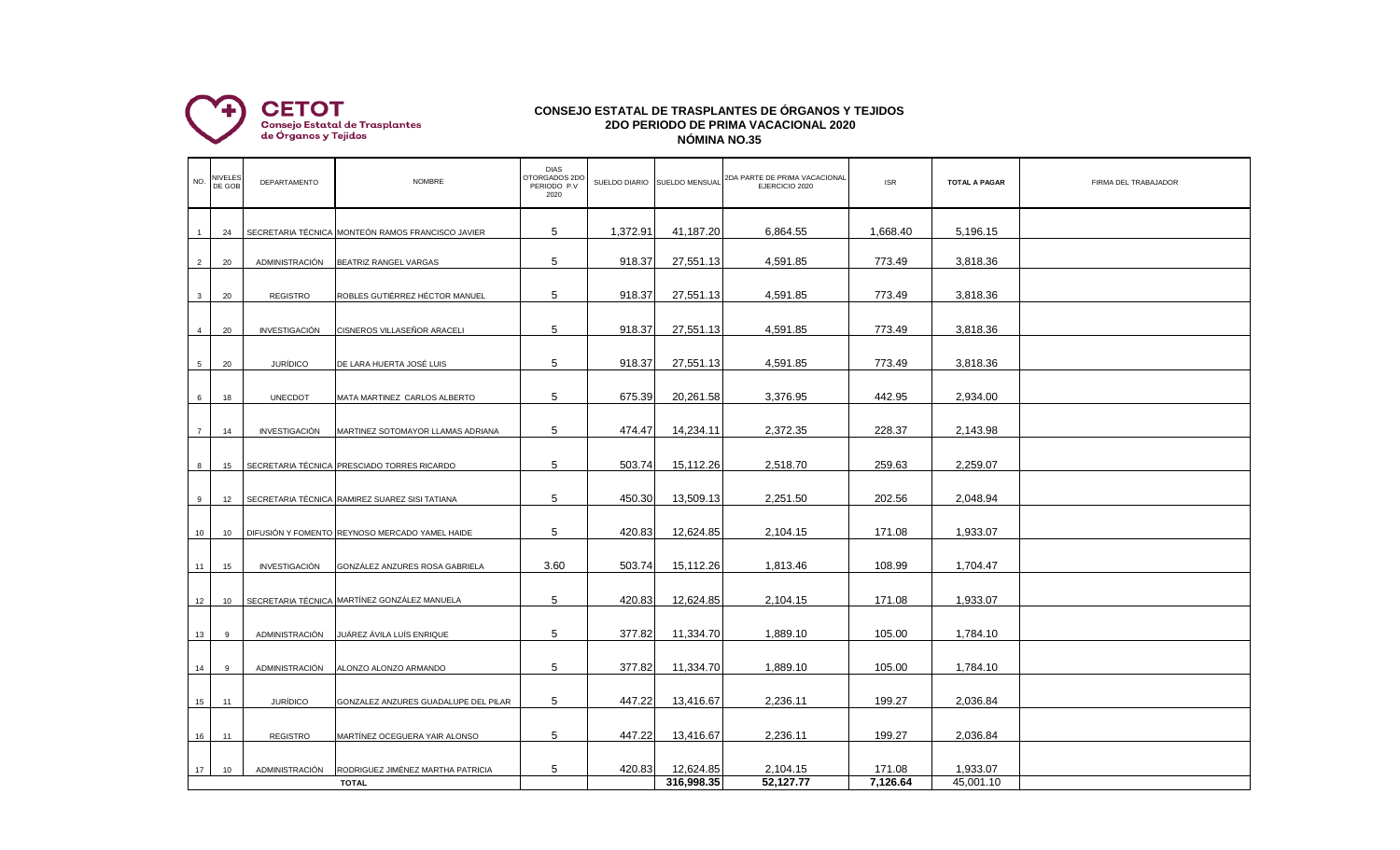

## **CONSEJO ESTATAL DE TRASPLANTES DE ÓRGANOS Y TEJIDOS NÓMINA DEL 16 AL 31 DE DICIEMBRE DEL 2020 QUINCENA 24/2020 NÓMINA .- 36**

**R.F.C. CET-990618-3UA**

|                | PENSIONES DEL ESTADO      |                              | DPE-540101-TS0                                   |                 |                | <b>REGISTRO PATRONAL:</b> |                                | C1675161388         |                    |                 |          |                                 |                           |                                                        |            |                                 |                                                                  |                 |                                   |
|----------------|---------------------------|------------------------------|--------------------------------------------------|-----------------|----------------|---------------------------|--------------------------------|---------------------|--------------------|-----------------|----------|---------------------------------|---------------------------|--------------------------------------------------------|------------|---------------------------------|------------------------------------------------------------------|-----------------|-----------------------------------|
| NO.            | NIVELES<br><b>GOB EDC</b> | DEPARTAMENTO                 | <b>NOMBRE</b>                                    |                 |                | DÍAS DEL PERIODO          | <b>SUELDO</b><br><b>DIARIO</b> | SUELDO<br>QUINCENAL | AYUDA<br>GTOS ACT. | AYUDA<br>CAPAC. | PREV SOC | <b>PERCEPCIONES</b><br>DESPENSA | AYUDA<br><b>FRANSPORT</b> | <b>TOTAL</b><br>PERCEPCIÓN<br>DESPUES DE<br><b>ISR</b> | <b>ISR</b> | 11.5% DE<br>PENSIONE<br>S TRAB. | <b>DEDUCCIÓN</b><br><b>OTRAS</b><br>DEDUCCIONES<br>INEHERENTES A | NETO A<br>PAGAR | <b>FIRMA</b><br>DEL<br>TRABAJADOR |
|                | 24                        | <b>SECRETARÍA</b><br>TÉCNICA | MONTEÓN RAMOS FRANCISCO JAVIER                   | 15 <sup>1</sup> | $\overline{0}$ | 0.15                      | 1,372.91                       | 20,593.65           | 424.72             | 115.07          | 55.24    | 900.00                          | 637.50                    | 18,251.15                                              | 4,475.03   | 2,368.27                        |                                                                  | 15,882.88       |                                   |
| $\overline{2}$ | 20                        |                              | ADMINISTRACIÓN BEATRIZ RANGEL VARGAS             |                 | - 01           |                           | 918.37                         | 13,775.55           | 424.72             | 115.07          | 55.24    | 735.00                          | 521.00                    | 13,020.45                                              | 2,606.13   | 1,584.19                        |                                                                  | 11,436.26       |                                   |
| $\mathbf{3}$   | 20                        | <b>REGISTRO</b>              | ROBLES GUTIÉRREZ HÉCTOR MANUEL                   |                 | $\Omega$       | 0115                      | 918.37                         | 13,775.55           | 424.72             | 115.07          | 55.24    | 735.00                          | 521.00                    | 13,020.43                                              | 2,606.15   | 1,584.19                        | 5,000.00                                                         | 6,436.24        |                                   |
| $\overline{4}$ | 20                        |                              | INVESTIGACIÓN CISNEROS VILLASEÑOR ARACELI        |                 | $\Omega$       |                           | 918.37                         | 13,775.55           | 424.72             | 115.07          | 55.24    | 735.00                          | 521.00                    | 13,020.45                                              | 2,606.13   | 1,584.19                        |                                                                  | 11,436.26       |                                   |
| 5              | 20                        | <b>JURÍDICO</b>              | DE LARA HUERTA JOSÉ LUIS                         |                 |                |                           | 918.37                         | 13,775.55           | 424.72             | 115.07          | 55.24    | 735.00                          | 521.00                    | 13,020.45                                              | 2,606.13   | 1,584.19                        |                                                                  | 11,436.26       |                                   |
| 6              | 18                        | <b>UNECDOT</b>               | MATA MARTINEZ CARLOS ALBERTO                     | 15 <sub>l</sub> | $\overline{0}$ |                           | 675.39                         | 10,130.85           | 424.72             | 115.07          | 55.24    | 832.00                          | 559.50                    | 10,323.21                                              | 1,794.17   | 1,165.05                        |                                                                  | 9,158.16        |                                   |
| $\overline{7}$ | 14                        |                              | INVESTIGACIÓN MARTÍNEZ SOTOMAYOR LLAMAS ADRIANA  | 15 <sup>1</sup> | $\overline{0}$ | 0 15                      | 474.47                         | 7,117.05            | 424.72             | 115.07          | 55.24    | 623.50                          | 471.00                    | 7,733.26                                               | 1,073.31   | 818.46                          |                                                                  | 6,914.81        |                                   |
| 8              | 15                        | <b>SECRETARÍA</b><br>TÉCNICA | PRESCIADO TORRES RICARDO                         | 15              | $\circ$        | 0 15                      | 503.74                         | 7,556.10            | 424.72             | 115.07          | 55.24    | 562.50                          | 426.42                    | 8,007.77                                               | 1,132.28   | 868.95                          | 3,117.00                                                         | 4,021.8'        |                                   |
| 9              | 15                        |                              | INVESTIGACIÓN GONZÁLEZ ANZURES ROSA GABRIELA     | 15 <sup>1</sup> | $\overline{0}$ | 0115                      | 503.74                         | 7,556.10            | 424.72             | 115.07          | 55.24    | 562.50                          | 426.42                    | 8,007.76                                               | 1,132.29   | 868.95                          | 3,778.00                                                         | 3,360.81        |                                   |
| 10             | 12                        | SECRETARÍA<br>TÉCNICA        | RAMÍREZ SUÁREZ SISI TATIANA                      | 15 <sup>1</sup> |                | 0 0 15                    | 450.30                         | 6,754.56            | 424.72             | 115.07          | 55.24    | 509.00                          | 397.83                    | 7,451.85                                               | 804.57     | 776.77                          | 3,197.41                                                         | 3,477.68        |                                   |
| 11             | 10                        | DIFUSIÓN Y<br><b>FOMENTO</b> | REYNOSO MERCADO YAMEL HAIDE                      | 15              | $\circ$        | 0 15                      | 420.83                         | 6,312.45            | 424.72             | 115.07          | 55.24    | 480.69                          | 387.32                    | 7,065.37                                               | 710.12     | 725.93                          |                                                                  | 6,339.44        |                                   |
| 12             | 10                        | SECRETARÍA<br>TÉCNICA        | MARTÍNEZ GONZÁLEZ MANUELA                        | 15              |                | 0 0 15                    | 420.83                         | 6,312.45            | 424.72             | 115.07          | 55.24    | 480.69                          | 387.32                    | 7,065.37                                               | 710.12     | 725.93                          |                                                                  | 6,339.44        |                                   |
| 13             | 9                         |                              | ADMINISTRACIÓN JUÁREZ ÁVILA LUÍS ENRIQUE         | 15              | $\overline{0}$ | 0.15                      | 377.82                         | 5,667.30            | 424.72             | 115.07          | 55.24    | 421.19                          | 385.58                    | 6,487.88                                               | 581.22     | 651.74                          | 2,645.55                                                         | 3,190.59        |                                   |
| 14             | 9                         |                              | ADMINISTRACIÓN ALONZO ALONZO ARMANDO             | 151             |                | 0 0 15                    | 377.82                         | 5,667.30            | 424.72             | 115.07          | 55.24    | 421.19                          | 385.58                    | 6,487.88                                               | 581.22     | 651.74                          | 934.98                                                           | 4,901.16        |                                   |
| 15             | 11                        | <b>JURÍDICO</b>              | GONZÁLEZ ANZURES GUADALUPE DEL PILAR             | 15 <sup>1</sup> | $\overline{0}$ | $0$ 15                    | 447.22                         | 6,708.30            | 424.72             | 115.07          | 55.24    | 480.69                          | 393.74                    | 7,383.08                                               | 794.68     | 771.45                          | 2,685.00                                                         | 3,926.64        |                                   |
| 16             | 11                        | REGISTRO                     | MARTÍNEZ OCEGUERA YAIR ALONSO                    |                 | $15 \quad 0$   | 0.15                      | 447.22                         | 6,708.30            | 424.72             | 115.07          | 55.24    | 480.69                          | 393.74                    | 7,383.09                                               | 794.67     | 771.45                          |                                                                  | 6,611.64        |                                   |
| 17             | 10                        |                              | ADMINISTRACIÓN RODRÍGUEZ JIMÉNEZ MARTHA PATRICIA | 15              | $\overline{0}$ |                           | 420.83                         | 6,312.45            | 424.72             | 115.07          | 55.24    | 480.69                          | 387.32                    | 7,065.37                                               | 710.12     | 725.93                          | 3,016.59                                                         | 3,322.84        |                                   |
|                |                           |                              | <b>TOTAL QUINCENAL</b>                           |                 |                |                           |                                | 158,499.06          | 7,220.24           | 1,956.19        |          | 939.08 10,175.33                |                           | 7,723.27 160,794.80                                    |            | 25,718.32 18,227.38             | 24,374.53                                                        | 118,192.94      |                                   |